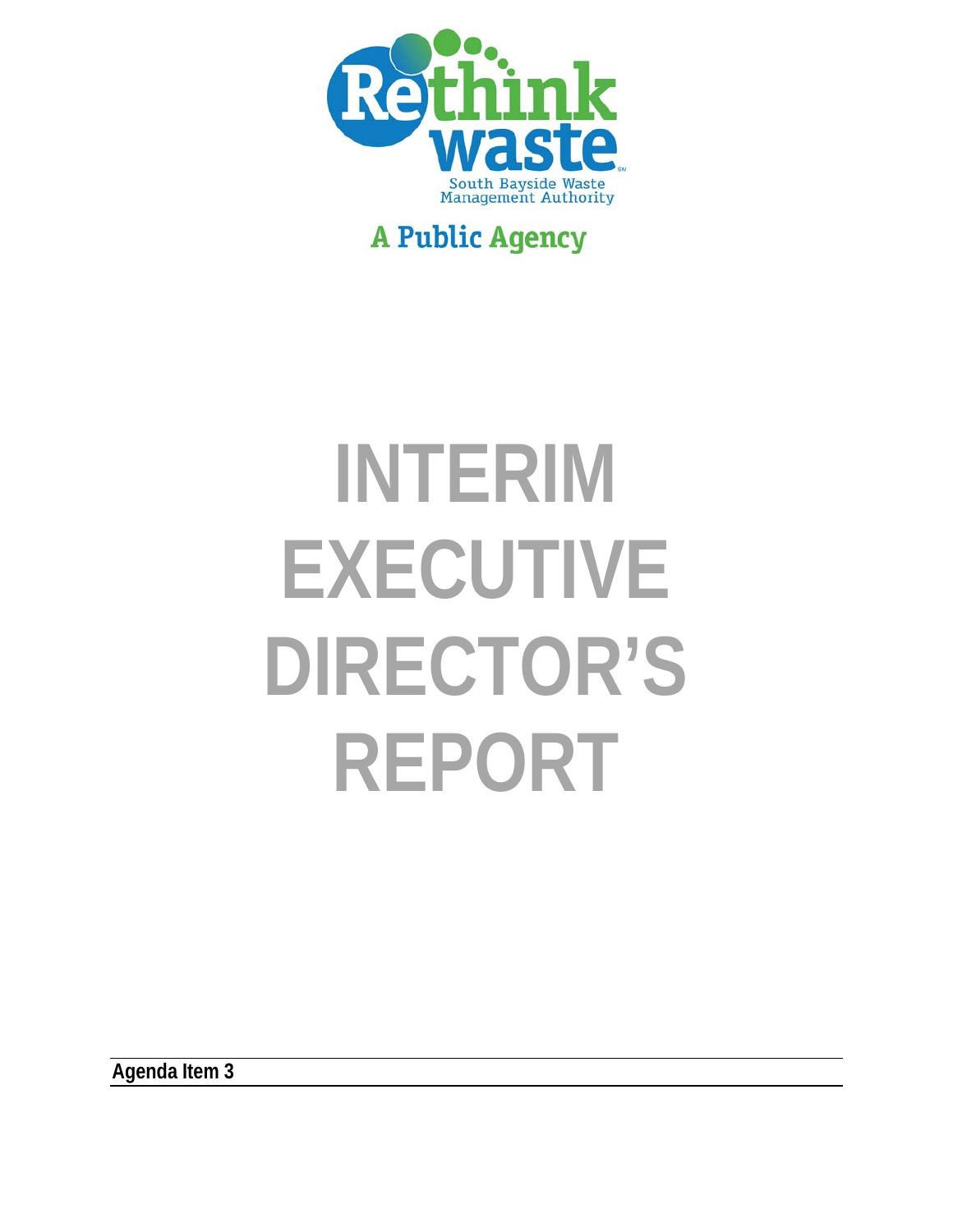

### **STAFF REPORT**

| To:      | <b>SBWMA Board Members</b>                                                     |
|----------|--------------------------------------------------------------------------------|
| From:    | Hilary Gans, Interim Executive Director & Facility Operations Contract Manager |
| Date:    | February 25, 2016 Board of Directors Meeting                                   |
| Subject: | Interim Executive Director Report                                              |

#### **Board Agenda/Packet Items**

#### *Mid-Year Budget*

The FY15/16 mid-year was presented by Farouk Fakira at the January Board meeting. The Board continued this item to February and requested that staff revise the mid-year budget to 1) capture the most recent actuals (tonnage and financial information) through December, and 2) to update the commodity revenue forecasting so that the most recent commodity pricing information is included into the budget forecast. The revised mid-year budget shows a variance in Net Income of \$921,628 (from an original budget amount of \$1,520,886 to the midyear forecast of \$599,258). Staff is analyzing the effect of this change in budgeted net of income on cash reserves and will be presenting this update at the March Board meeting.

#### **Budget Process for FY 2016/17.**

Staff has begun the process of budgeting for next fiscal year. Milestones in this process include the following Board meeting items:

March – discussion of potential Capital projects

April – presentation of preliminary 2016/17 Operating Budget

May – presentation of preliminary 2016/17 Operating Budget

June – request to approve 2016/17 Operating Budget

#### **Collection Services Updates**

#### *Contract Negation Process*

With the approval of the Plan and Recommended Process to Negotiate an Extension to the Franchise Agreements with Recology at the January Board meeting, staff is now seeking commitments from the Member Agencies for their participation in the process by April/May. The following are the key items set forth in the Plan for the next three months:

- March TAC meeting (Discuss Recology Self-Review due on March 3rd; Discuss Member Agency Notice regarding Commitment to Participate; Discuss formation of Ad Hoc Committee)
- April TAC meeting (Discuss Member Agency Notice regarding Commitment to Participate; Discuss formation of Ad Hoc Committee)
- April BOD meeting (Discuss Status of Member Agency Notice regarding Commitment to Participate and to consider formation of an Ad Hoc Committee; Receive SBWMA Review of Recology Meeting the Franchise Agreement Standards and Goals of the Contractor Selection Process)
- May BOD meeting (Discuss Status of Member Agency Notice regarding Commitment to Participate and to consider formation of Ad Hoc Committee)

#### *Every Other Week (EOW) Garbage Collection Pilot Program Update*

On February 16, the EOW Garbage collection pilot was brought before the San Mateo City Council. Staff made a presentation on the pilot and the Council provided valuable feedback. The item was tabled pending revised messaging and a formal letter of support for the pilot from the County Department of Health, who staff has worked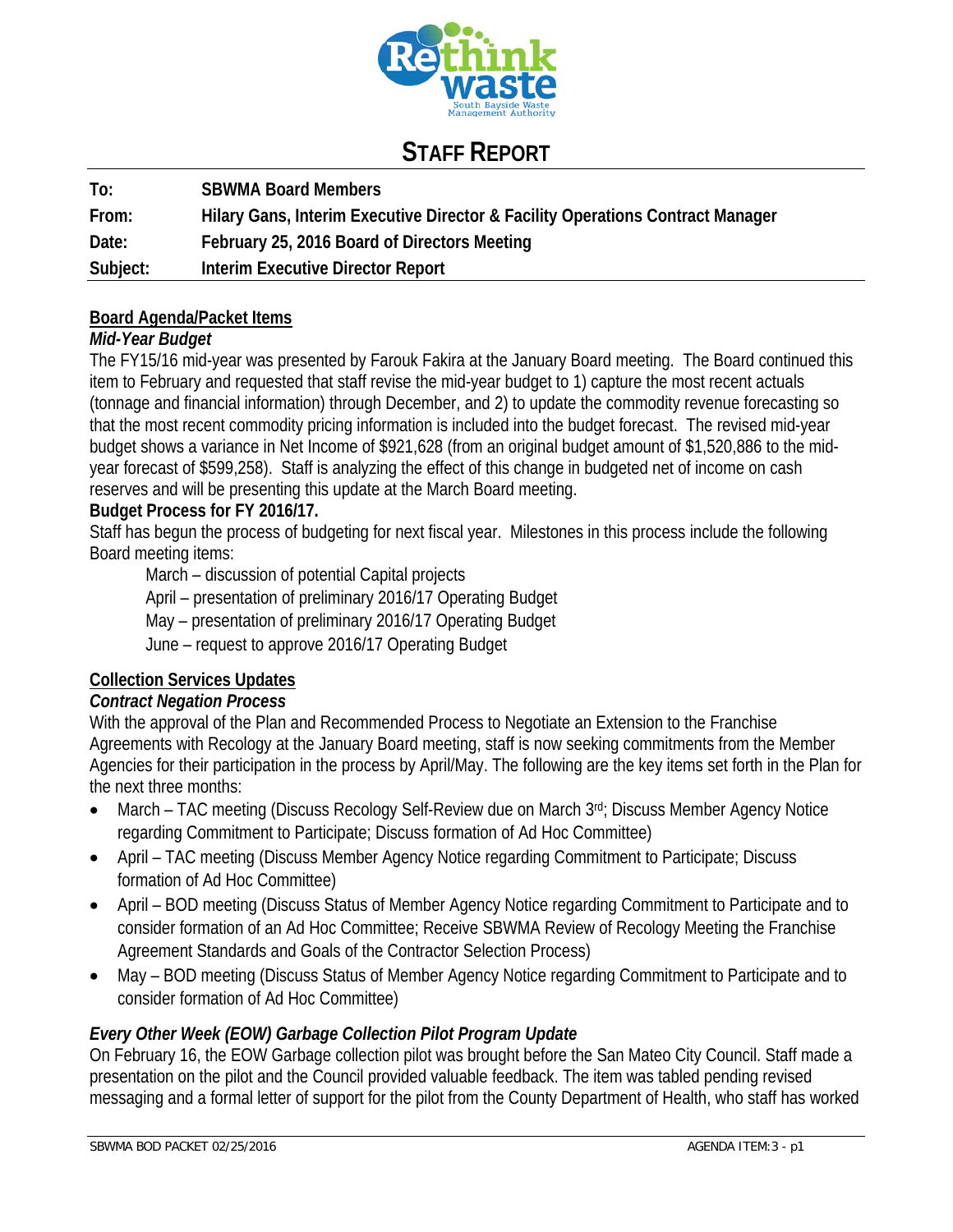closely with and already received their endorsement of the pilot. To date, Recology has received over 1,800 phone calls from the 5,200 households included in the pilot with approximately 840 opting out of participating in the pilot and 460 ordering an upsized Garbage cart for use during the pilot. (Customers can request at no additional cost a larger garbage cart for use during the pilot).

Participation in the pilot is voluntary and residents who are aware of the pilot are encouraged to participate, despite a temporary suspension of the data collection efforts. Staff will return to the City Council in the near future and it is anticipated that the Council will endorse reestablishing the pilot with updated messaging to participating households.

#### *AB1826 – Mandatory Commercial Organics Recycling Update*

California Assembly Bill (AB) 1826, mandatory commercial organics (compost) recycling, requires businesses and multi-family complexes that generate specified amounts of organic waste to arrange for organics collection service. Starting this April, businesses that generate eight or more cubic yards of organic materials per week will be required to arrange for collection service. To assist our Member Agencies with compliance, RethinkWaste has taken the lead with outreach efforts on AB1826. All commercial and multi-family property owners will receive a bill insert with information on the new law and a direct mail notification sent to businesses impacted by the April deadline. RethinkWaste is working with Recology to identify compliant and non-compliant businesses as is required by the law and to provide ongoing outreach and education. A detailed staff update will be provided at the March Board meeting.

#### **Program and Operational Updates**

#### *SBR 2015 Annual Report*

SBR issued its 2015 Annual Report this month which highlights the following significant operational information:

- Acquisition of the SBR majority ownership partner Community Recycling & Resource Recovery, Inc. by Recology Inc. occurred in March of 2015.
- Completion of the MRF Canopy construction project that enlarged the tipping area to accommodate more inbound materials.
- Third-party MRF volumes increased18% over prior year which resulted in a total of \$462,616 in host fee revenues.
- The VRS program continues to be a success though challenges in getting a sufficient number sorters supplied by the program remain.
- Commodity pricing has continued to decline for the fifth straight year and SBR forecasts that pricing will bottom-out in 2016 and increase slightly in the second half of the year.

#### *Impacts of Declining Commodity Markets*

As illustrated in the two graphs on the following page there has been a trend of declining commodity prices since the market's high in 2011. In the past six months this downward trend has intensified, particularly for containers. Conversations and data received from other Bay Area recyclers as well as from trade journal news articles confirm that recycled commodities are declining as a result of 1) economic slowdown and declining demand from China and 2) depressed petroleum prices that make containers from virgin materials (plastics in particular) cheaper. As disused in the Mid-Year Budget staff report, this declining commodity value has impacted the SBWMA's revenues. Commodity sales compose approximately 10% of the SBWMA total revenues and the market decline of roughly 9% has required that the Agency reduce reserve balances to cover cash flow needs. The impact on Agency reserves is currently being analyzed by staff and will be discussed in the March Board meeting.